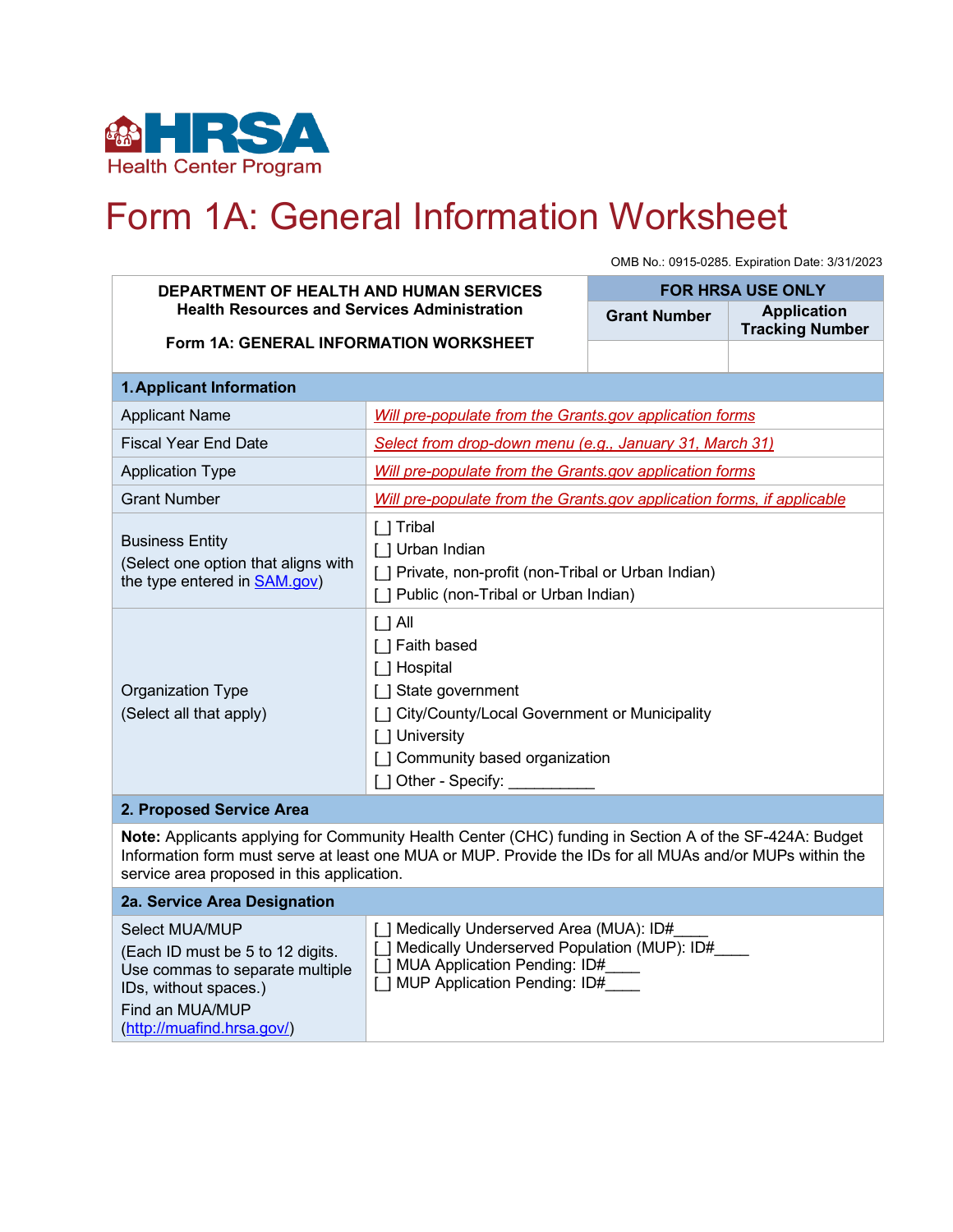| 2b. Service Area Type                                                                                                                                                                                                                                                                                       |                                                                                                                                                                                  |               |                                                                   |               |
|-------------------------------------------------------------------------------------------------------------------------------------------------------------------------------------------------------------------------------------------------------------------------------------------------------------|----------------------------------------------------------------------------------------------------------------------------------------------------------------------------------|---------------|-------------------------------------------------------------------|---------------|
| Choose Service Area Type<br>You must select Urban or Rural. If<br>you select Rural, Sparsely<br>Populated may also be selected,<br>if applicable.                                                                                                                                                           | [ ] Urban<br>[ ] Rural<br>[ ] Sparsely Populated - Specify population density by providing<br>the number of people per square mile:<br>(Provide a value ranging from 0.01 to 7.) |               |                                                                   |               |
| <b>2c. Patients and Visits</b>                                                                                                                                                                                                                                                                              |                                                                                                                                                                                  |               |                                                                   |               |
| <b>Unduplicated Patients and Visits by Population Type</b>                                                                                                                                                                                                                                                  |                                                                                                                                                                                  |               |                                                                   |               |
| How many unduplicated patients are projected to be served by December 31,<br>2024? (This projection is for calendar year 2024.)<br>Refer to the Patient Target in the Service Area Announcement Table (SAAT) for the<br>service area proposed in this application to ensure your total unduplicated patient |                                                                                                                                                                                  |               |                                                                   |               |
| projection meets eligibility requirements. The SAAT is available at the SAC technical<br>assistance webpage.                                                                                                                                                                                                |                                                                                                                                                                                  |               |                                                                   |               |
| <b>Population Type</b>                                                                                                                                                                                                                                                                                      | <b>UDS/Baseline Value</b>                                                                                                                                                        |               | Projected by December 31, 2024<br>(January 1 - December 31, 2024) |               |
|                                                                                                                                                                                                                                                                                                             | <b>Patients</b>                                                                                                                                                                  | <b>Visits</b> | <b>Patients</b>                                                   | <b>Visits</b> |
| Total                                                                                                                                                                                                                                                                                                       |                                                                                                                                                                                  |               | Pre-populated<br>from above                                       |               |
| <b>General Underserved</b><br>Community<br>(Includes all patients/visits not<br>reported in the rows below.)                                                                                                                                                                                                |                                                                                                                                                                                  |               |                                                                   |               |
| Migratory and Seasonal<br>Agricultural Workers and<br><b>Families</b>                                                                                                                                                                                                                                       |                                                                                                                                                                                  |               |                                                                   |               |
| <b>Public Housing Residents</b>                                                                                                                                                                                                                                                                             |                                                                                                                                                                                  |               |                                                                   |               |
| People Experiencing<br><b>Homelessness</b>                                                                                                                                                                                                                                                                  |                                                                                                                                                                                  |               |                                                                   |               |
| <b>Patients and Visits by Service Type</b>                                                                                                                                                                                                                                                                  |                                                                                                                                                                                  |               |                                                                   |               |
| <b>Service Type</b>                                                                                                                                                                                                                                                                                         | <b>UDS/Baseline Value</b>                                                                                                                                                        |               | Projected by December 31, 2024<br>(January 1 - December 31, 2024) |               |
|                                                                                                                                                                                                                                                                                                             | <b>Patients</b>                                                                                                                                                                  | <b>Visits</b> | <b>Patients</b>                                                   | <b>Visits</b> |
| <b>Total Medical Services</b>                                                                                                                                                                                                                                                                               |                                                                                                                                                                                  |               |                                                                   |               |
| <b>Total Dental Services</b>                                                                                                                                                                                                                                                                                |                                                                                                                                                                                  |               |                                                                   |               |
| <b>Behavioral Health Services</b>                                                                                                                                                                                                                                                                           |                                                                                                                                                                                  |               |                                                                   |               |
| <b>Total Mental Health Services</b>                                                                                                                                                                                                                                                                         |                                                                                                                                                                                  |               |                                                                   |               |
| <b>Total Substance Use Disorder</b><br><b>Services</b>                                                                                                                                                                                                                                                      |                                                                                                                                                                                  |               |                                                                   |               |
| <b>Total Vision Services</b>                                                                                                                                                                                                                                                                                |                                                                                                                                                                                  |               |                                                                   |               |
| <b>Total Enabling Services</b>                                                                                                                                                                                                                                                                              |                                                                                                                                                                                  |               |                                                                   |               |

Public Burden Statement: Health centers (section 330 grant funded and Federally Qualified Health Center look-alikes) deliver comprehensive, high quality, cost-effective primary health care to patients regardless of their ability to pay. The Health Center Program application forms provide essential information to HRSA staff and objective review committee panels for application evaluation; funding recommendation and approval; designation; and monitoring. The OMB control number for this information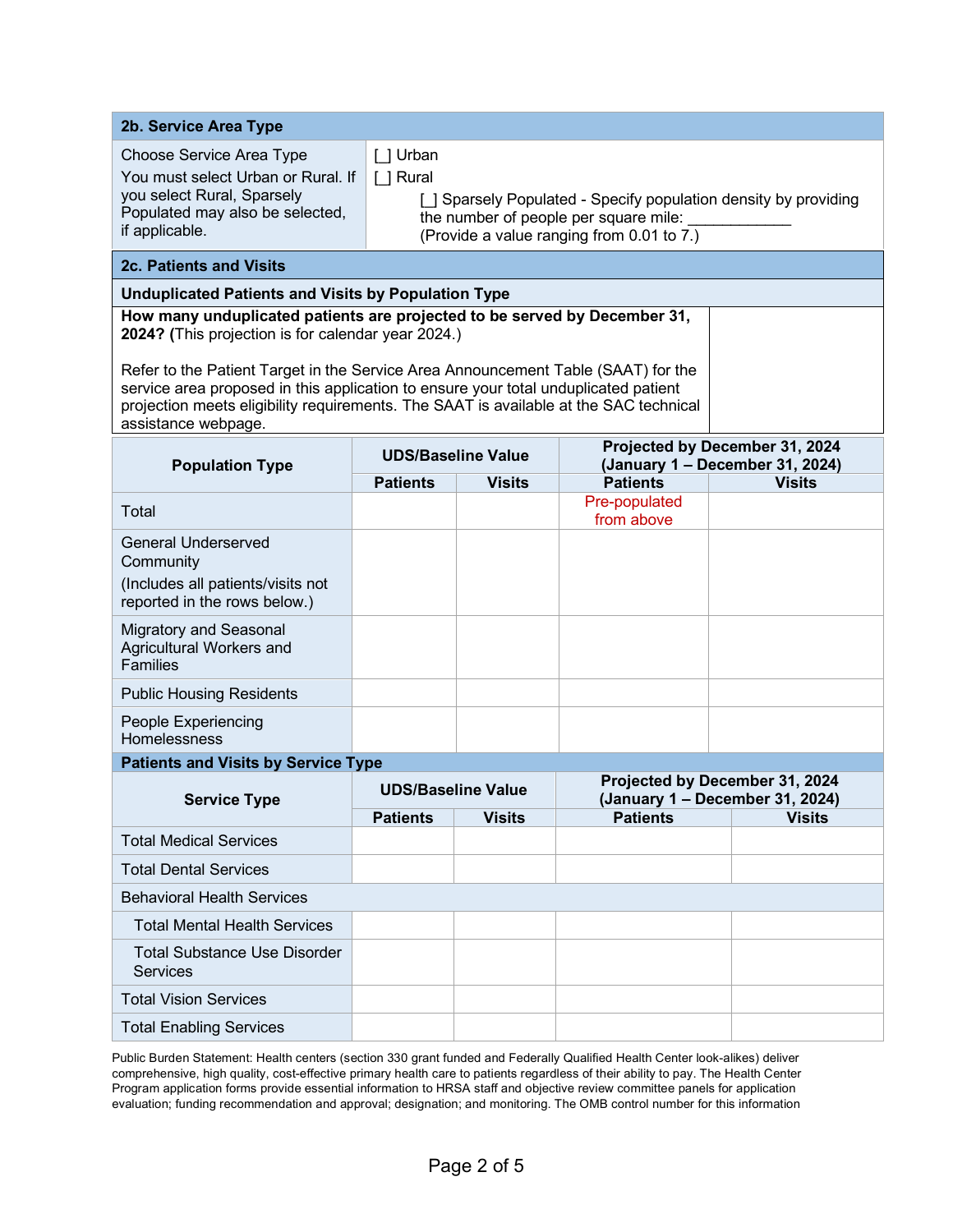collection is 0915-0285 and it is valid until 3/31/2023. This information collection is mandatory under the Health Center Program authorized by section 330 of the Public Health Service (PHS) Act [\(42 U.S.C. 254b\)](http://uscode.house.gov/view.xhtml?req=granuleid:USC-prelim-title42-section254b&num=0&edition=prelim). Public reporting burden for this collection of information is estimated to average 1 hour per response, including the time for reviewing instructions, searching existing data sources, and completing and reviewing the collection of information. Send comments regarding this burden estimate or any other aspect of this collection of information, including suggestions for reducing this burden, to HRSA Reports Clearance Officer, 5600 Fishers Lane, Room 14N136B, Rockville, Maryland, 20857 or paperwork@hrsa.gov.

# **Instructions**

# **1. Applicant Information**

- Use the Fiscal Year End Date field to note the month and day in which your organization's fiscal year ends (e.g., January 31).
- Check only one category for the Business Entity. Ensure the selection aligns with the type entered in [SAM.gov.](https://sam.gov/SAM/)
	- If you are a Tribal or Urban Indian entity and meet the definition for a public or private, nonprofit entity, select the Tribal or Urban Indian category.
- You may select more than one category for the Organization Type.

## **2. Proposed Service Area**

## **a. Service Area Designation**

- If you are applying for Community Health Center (CHC) funding (as noted in Section A of the SF-424A: Budget Information form), you MUST serve at least one Medically Underserved Area (MUA) or Medically Underserved Population (MUP).
- Select the MUA and/or MUP designations for the proposed service area and enter the identification number(s).
- For inquiries regarding MUAs or MUPs, visit the Shortage Designation webpage at <https://bhw.hrsa.gov/shortage-designation> or email [sdb@hrsa.gov.](mailto:sdb@hrsa.gov)

#### **b. Service Area Type**

Select the type (urban or rural) that describes the majority of the service area. If Rural is selected, you may further choose Sparsely Populated, if applicable, and provide the number of people per square mile (value must range from 0.01 to 7). For information about rural populations, visit the Office of Rural Health Policy's website at

http://www.hrsa.gov/ruralhealth/policy/definition of rural.html. To determine if your site address zip code is located in a frontier and remote  $(FAR)^1$  $(FAR)^1$  area, see [https://www.ruralhealthinfo.org/am-i-rural.](https://www.ruralhealthinfo.org/am-i-rural)

#### **c. Patients and Visits**

**General Guidance for Patient and Visit Numbers:** When providing the count of patients and visits within each service type or population type category, note the following (see the [Uniform Data System \(UDS\) Manual](https://bphc.hrsa.gov/datareporting/reporting/index.html) for detailed information):

A visit is a documented, individual<sup>[2](#page-2-1)</sup> in-person or virtual<sup>[3](#page-2-2)</sup> encounter between a patient and a licensed or credentialed provider who exercises independent, professional judgment in providing services. To be included as a visit, services must be paid for by your

<span id="page-2-0"></span><sup>1</sup> See<https://www.ers.usda.gov/data-products/frontier-and-remote-area-codes> or more information about FAR areas.

<span id="page-2-1"></span> $<sup>2</sup>$  An exception is allowed for behavioral health visits, which may be conducted in a group setting.</sup>

<span id="page-2-2"></span> $3$  Only interactive, synchronous audio and/or video telecommunication systems that permit real-time communication between a distant provider and a patient may be considered and coded as telehealth services.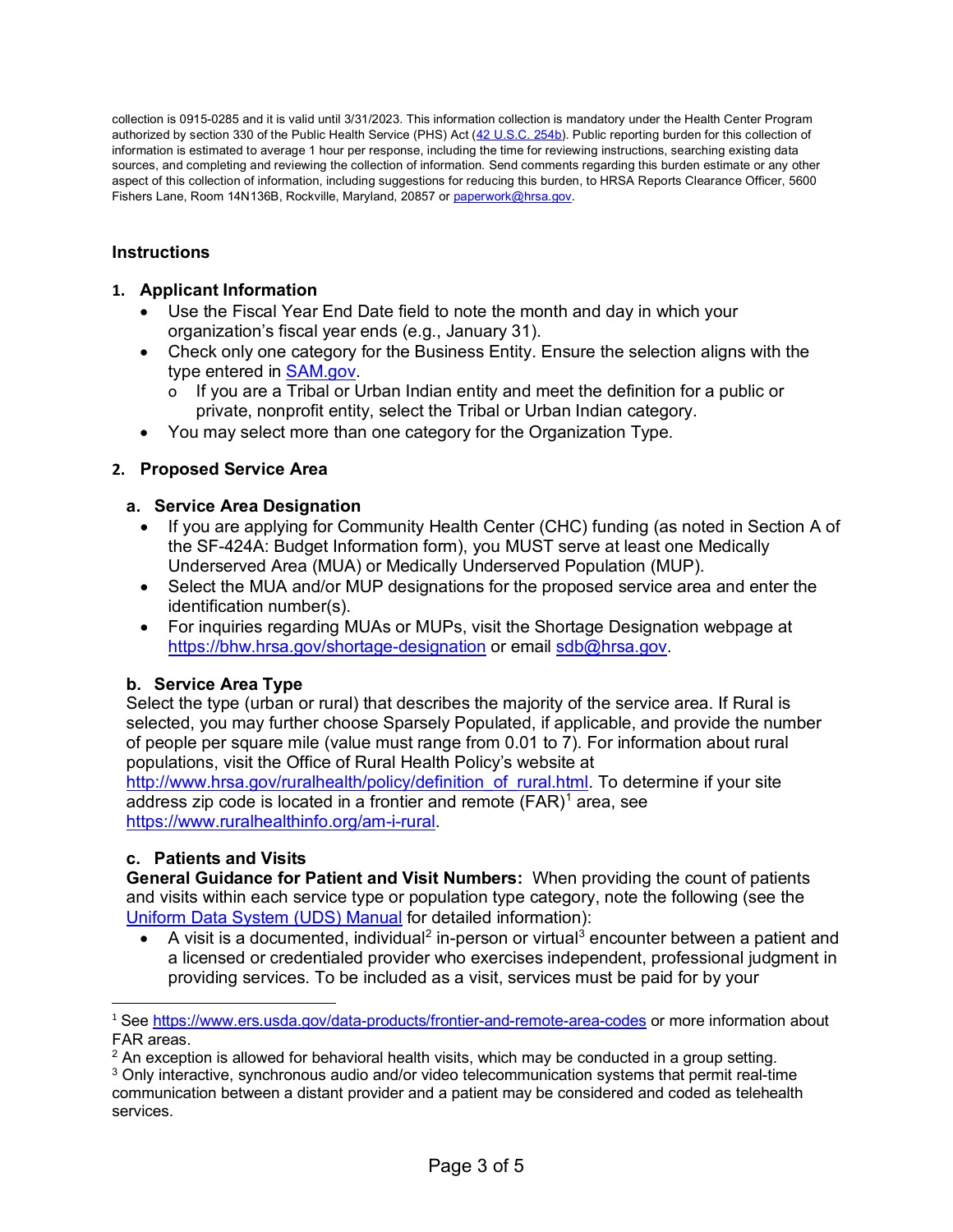organization (Form 5A: Services Provided, Columns I and/or II) and documented in a written or electronic form in a system that permits ready retrieval of current data for the patient.

- A patient is an individual who had at least one visit in 2021 (UDS/Baseline Value) or is projected to have at least one visit in 2024 (Projected by December 31, 2024).
- Since a patient must have at least one documented visit, the number of patients cannot exceed the number of visits.
- Report aggregate data for all service sites in the proposed project.
- To maintain consistency with the patients and visits reported in UDS, do not include patients and visits for pharmacy services or services outside the proposed scope of project.

**Unduplicated Patients and Visits by Population Type:** The population types in this section do NOT refer only to the requested funding categories in Section A of the SF-424A: Budget Information form. For example, if you are applying for only CHC funding (General Underserved Community), you may still have patients/visits reported in the other population type categories. **All patients/visits that do not fall within the Migratory and Seasonal Agricultural Workers and Families, Public Housing Residents, or the People Experiencing Homelessness categories must be included in the General Underserved Community category.**

1) Project the number of unduplicated patients to be served in calendar year (CY) 2024 (January 1 through December 31, 2024). This value will pre-populate in the corresponding cell within the table below this field.

**HRSA will use the number of unduplicated patients projected to be served in CY 2024 to determine compliance with Eligibility Requirement 4a, which requires the patient projection to be at least 75 percent of the [Service Area Announcement](https://bphc.hrsa.gov/sac/)  [Table](https://bphc.hrsa.gov/sac/) (SAAT) Patient Target.** If you are unable to meet the patient target in CY 2024 (the patient projection from this application, plus other patient projections from funded supplemental applications for which the projections can be monitored in 2024), funding for the service area may be reduced when the service area is next competed through a SAC (assuming a 3-year period of performance).

2) If you are a **new or competing supplement applicant**, provide the number of current unduplicated patients and visits for each population type category to establish a baseline. **Across all population type categories, an individual can only be counted once as a patient.**

If you are a **competing continuation applicant**, the following current values will prepopulate from the 2021 UDS data: total patients, patients across population type categories, and total visits. Provide the number of 2021 visits across the population type categories to establish a baseline.

3) The total number of unduplicated patients projected in CY 2024 (January 1 through December 31, 2024) will pre-populate from Item 1 above. Project the **total** number of visits in CY 2024 (January 1 through December 31, 2024). Then categorize the projected number of patients and visits for each population type category. **Across all population type categories, an individual can only be counted once as a patient.**